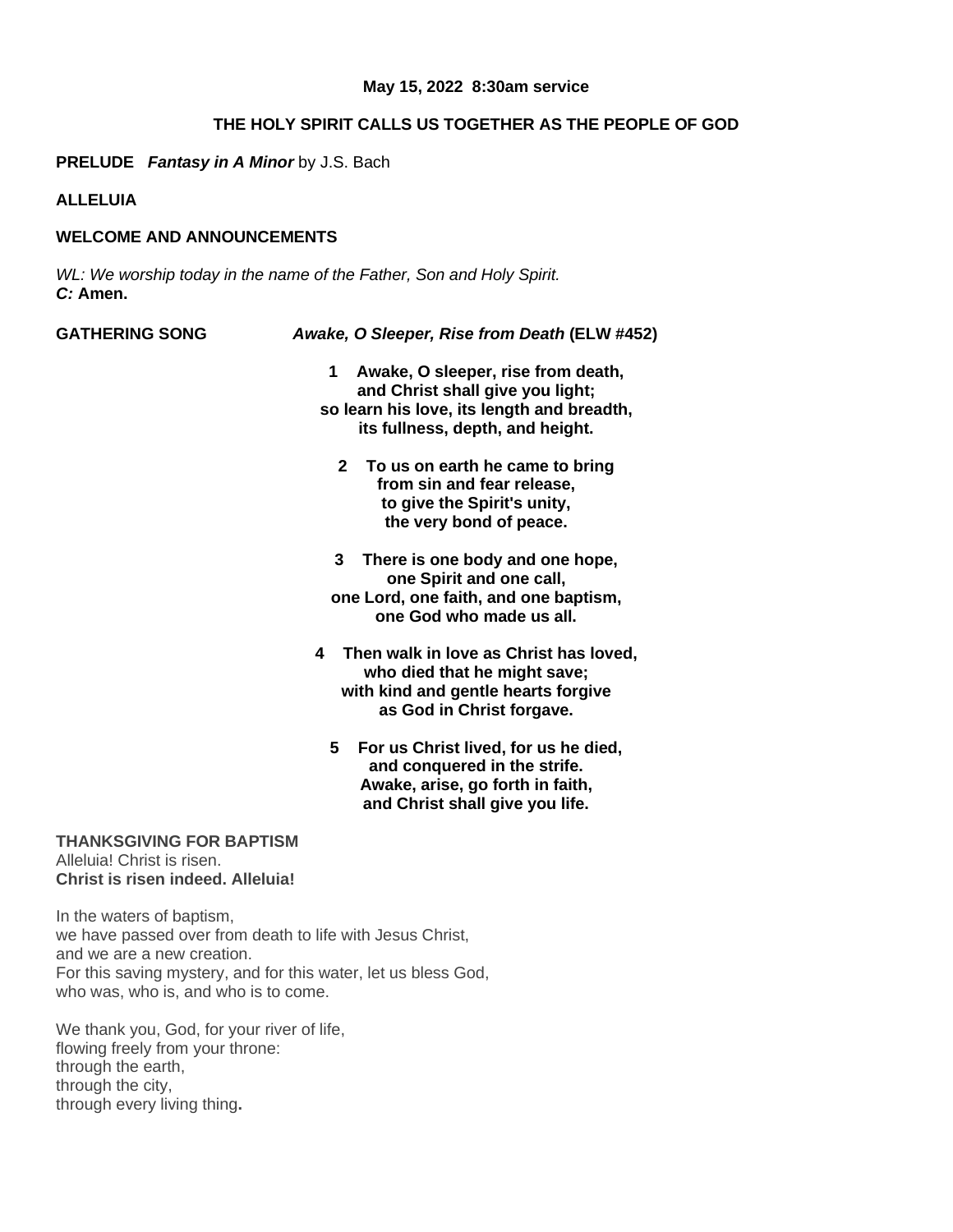You rescued Noah and his family from the flood; You opened wide the sea for the Israelites. Now in these waters you flood us with mercy, and our sin is drowned forever. You open the gate of righteousness and we pass safely through.

In Jesus Christ, you calm and trouble the waters. You nourish us and enclose us in safety. You call us forth and send us out. In lush and barren places, you are with us. You have become our salvation.

Now breathe upon this water and awaken your church once more. Claim us again as your beloved and holy people. Quench our thirst; cleanse our hearts; wipe away every tear.

To you, our Beginning and our End, our Shepherd and Lamb, be honor, glory, praise, and thanksgiving, now and forever. Amen.

# **APOSTOLIC GREETING**

P: The grace of our Lord Jesus Christ, the love of God, and the communion of the Holy Spirit be with you all. **C: And also with you.**

| <b>KYRIE</b>          | ELW #157 | (Now the Feast and Celebration) |
|-----------------------|----------|---------------------------------|
| <b>HYMN OF PRAISE</b> | ELW #167 | (Now the Feast and Celebration) |

# **PRAYER OF THE DAY**

**All: O Lord God, you teach us that without love, our actions gain nothing. Pour into our hearts your most excellent gift of love, that, made alive by your Spirit, we may know goodness and peace, through your Son, Jesus Christ, our Savior and Lord, who lives and reigns with you and the Holy Spirit, one God, now and forever.Amen.**

# *GOD SPEAKS TO US IN SCRIPTURE, PREACHING AND SONG*

**FIRST READING Acts 11: 1-18** L: Word of God, Word of Life. C: Thanks be to God.

**SECOND READING Revelation 21: 1-6** L: Word of God, Word of Life. C: Thanks be to God. **CHILDREN'S MESSAGE**

**CHILDREN'S SONG** *I've Got Peace Like a River*

**GOSPEL ACCLAMATION** *Alleluia, Lord to Whom Shall We Go?* from Now the Feast and Celebration

**Alleluia. Alleluia. Lord, to whom shall we go? You have the words of eternal life. Alleluia.**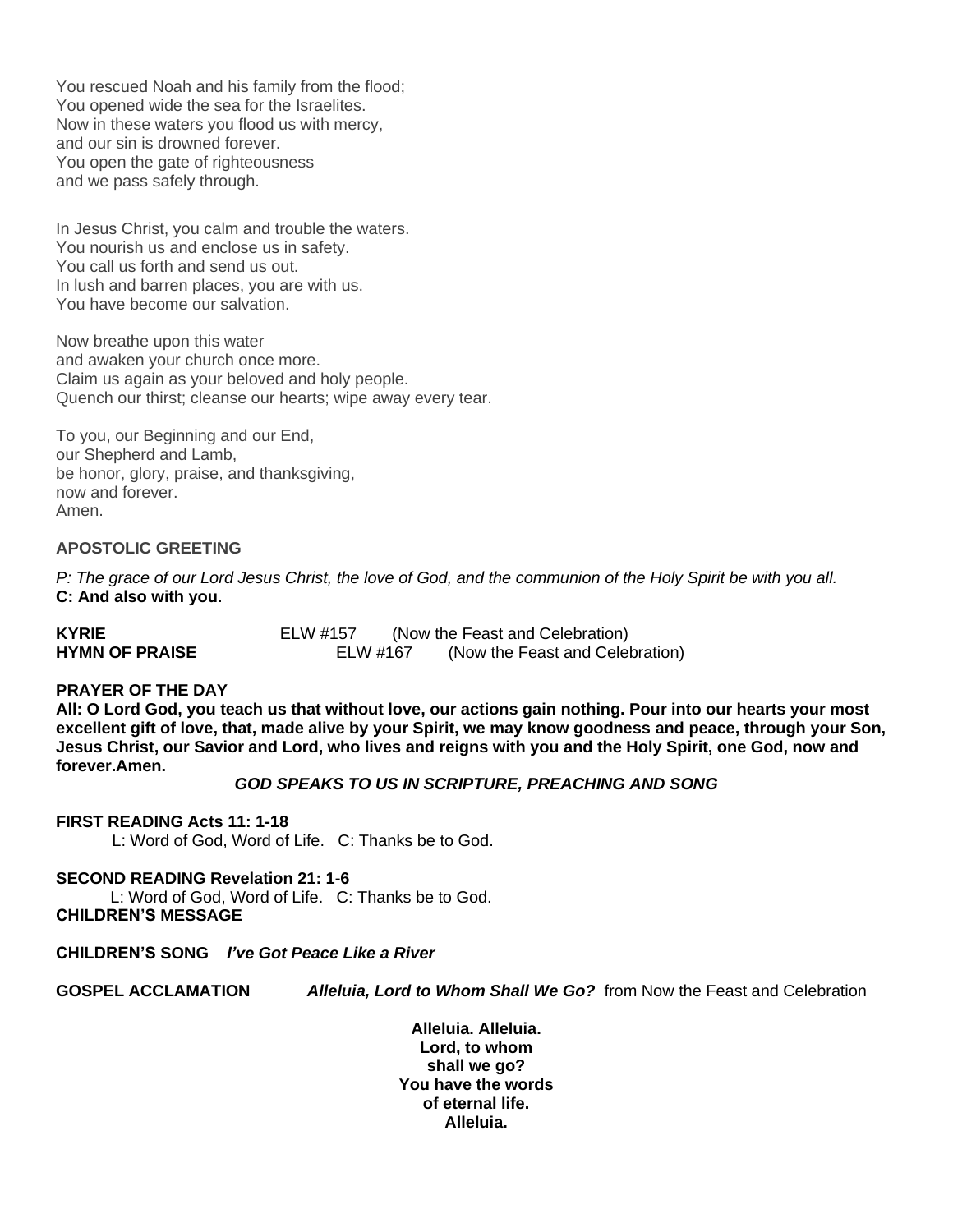# **GOSPEL John 13: 31-35**

After the Reading: The Gospel of the Lord. **C: Thanks be to God.**

# **MESSAGE** Pastor Amanda Olson de Castillo

# **HYMN OF THE DAY** *In Christ Alone*

### **Verse 1**

**In Christ alone my hope is found He is my light my strength my song This Cornerstone this solid Ground Firm through the fiercest drought and storm What heights of love what depths of peace When fears are stilled when strivings cease My Comforter my All in All Here in the love of Christ I stand**

## **Verse 2**

**In Christ alone who took on flesh Fullness of God in helpless babe This gift of love and righteousness Scorned by the ones He came to save Till on that cross as Jesus died The wrath of God was satisfied For every sin on Him was laid Here in the death of Christ I live**

**Verse 3**

**There in the ground His body lay Light of the world by darkness slain Then bursting forth in glorious Day Up from the grave He rose again And as He stands in victory Sin's curse has lost its grip on me For I am His and He is mine Bought with the precious blood of Christ**

#### **Verse 4**

**No guilt in life no fear in death This is the power of Christ in me From life's first cry to final breath Jesus commands my destiny No power of hell no scheme of man Can ever pluck me from His hand Till He returns or calls me home Here in the power of Christ I'll stand**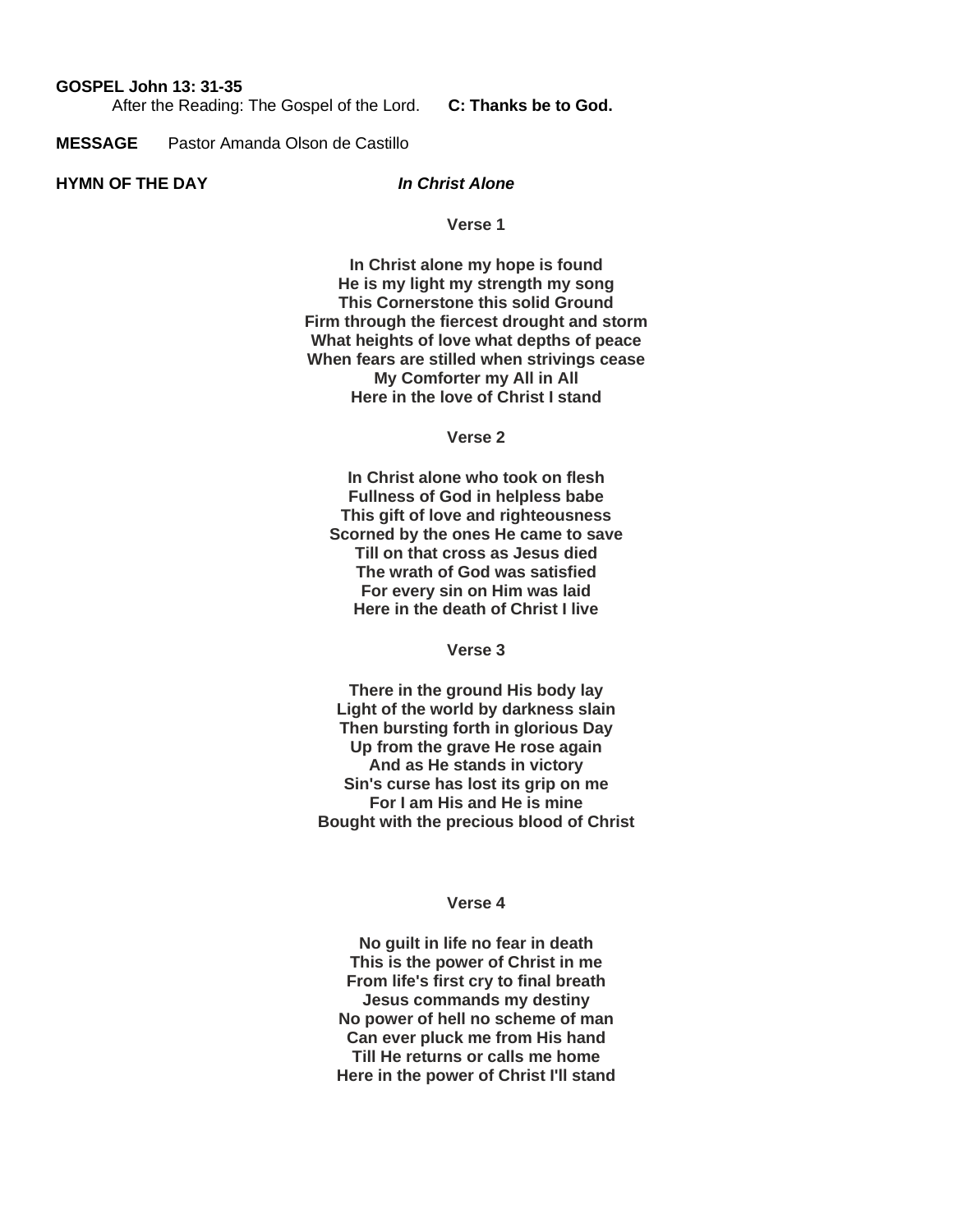# **APOSTLE'S CREED**

P: Let us confess our faith in the words of the Apostles' Creed: **C: I believe in God, the Father almighty, creator of heaven and earth.**

I believe in Jesus Christ, God's only Son, our Lord, who was conceived by the Holy Spirit, born of the virgin **Mary, suffered under Pontius Pilate, was crucified, died, and was buried; he descended into hell. On the third day he rose again; he ascended into heaven,**

he is seated at the right hand of the Father, and he will come to judge the living and the dead.

I believe in the Holy Spirit, the holy catholic church, the communion of saints, the forgiveness of sins, the **resurrection of the body, and the life everlasting. Amen.**

**PRAYERS OF THE PEOPLE** P: Merciful God, **ALL: Receive our prayer.**

**SHARING A SIGN OF CHRIST'S PEACE** P: The peace of the Lord be with you always! **C: And also with you!**

# **GOD FEEDS US WITH THE PRESENCE OF JESUS CHRIST**

# **OFFERING**

**OFFERATORY SONG** *Allegro Vivo* by Domenico Alberti

# **OFFERING PRAYER**

P: Let us pray,

C: Blessed are you, O God, ruler of heaven and earth. Day by day you shower us with blessings. As you raised us to new life in Christ, give us glad and generous hearts, ready to praise you and to respond to **those in need, through Jesus Christ, our Savior and Lord. Amen.**

**GREAT THANKSGIVING**

**HOLY, HOLY, HOLY**

**WORDS OF INSTITUTION**

**LORD'S PRAYER**

**COMMUNION MUSIC** *Lamb of God* from Now the Feast and Celebration

**Lamb of God, you take away the sin of the world: have mercy on us, mercy on us, mercy on us.**

**Lamb of God, you break the chains of hatred and fear: have mercy on us, mercy on us, mercy on us.**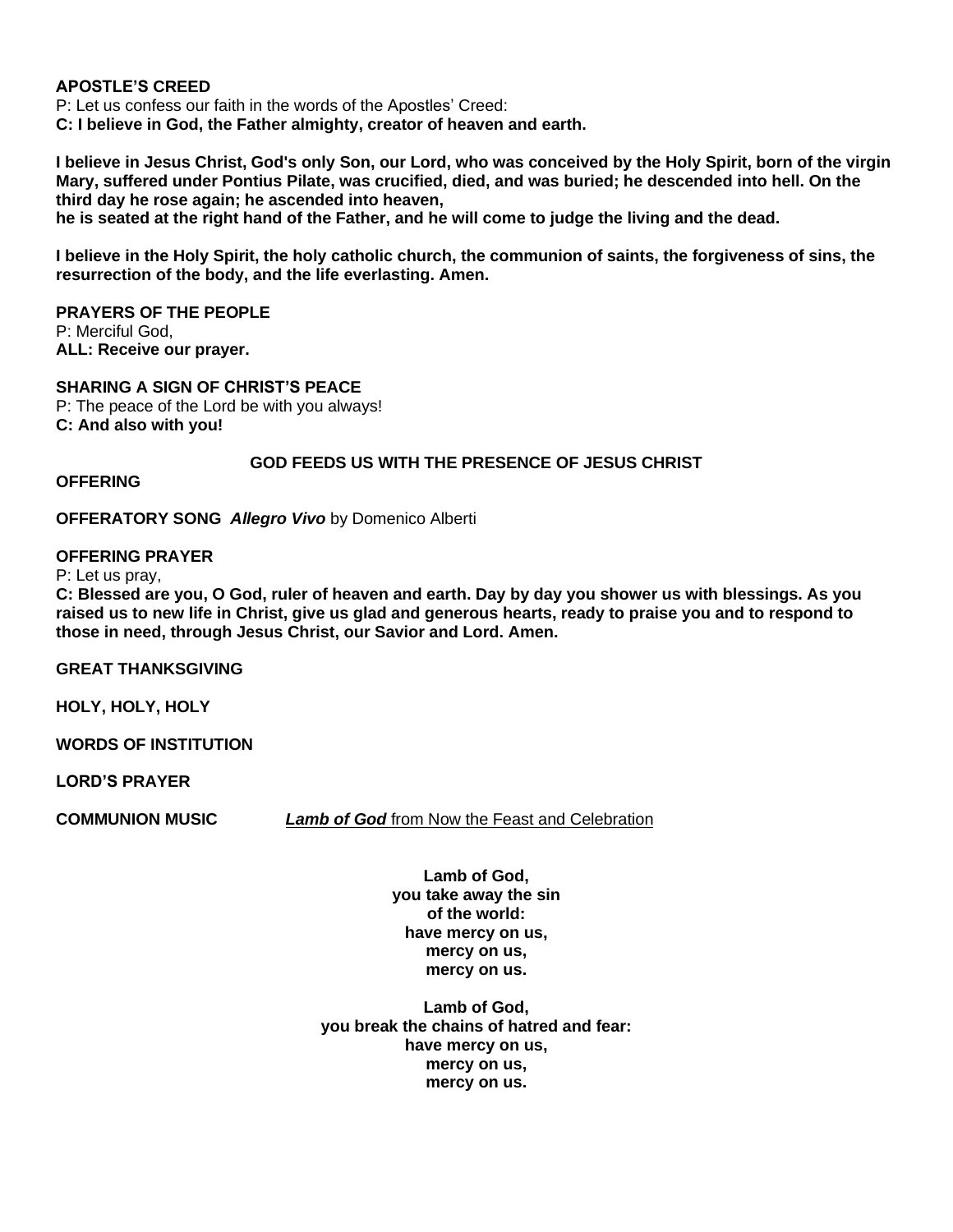**Lamb of God, you are the way of justice and peace: have mercy on us, mercy on us, mercy on us.**

**Lamb of God, you are the way of mercy and love: have mercy on us, mercy on us, mercy on us. Lamb of God, you take away the sin of the world: grant us peace, grant us peace, grant us peace.**

# *Where Charity and Love Prevail* (ELW #359)

**1 Where charity and love prevail, there God is ever found; brought here together by Christ's love, by love we thus are bound.**

**2 With grateful joy and holy fear, God's charity we learn; let us with heart and mind and soul now love God in return.**

- **3 Let us recall that in our midst dwells Christ, God's holy Son; as members of each body joined, in him we are made one.**
- **4 Let strife among us be unknown; let all contentions cease. Be God's the glory that we seek; be his our only peace.**
- **5 Let us forgive each other's faults as we our own confess, that we may love each other well in Christian gentleness.**

### **COMMUNION BLESSING**

# **COMMUNION PRAYER**

P: Let us pray.

C: We give you thanks, generous God, for in this bread and cup we have tasted the new heaven and earth where hunger and thirst are no more. Send us from this table as witnesses to the resurrection, that through **our lives, all may know life in Jesus' name. Amen.**

# **GOD BLESSES US AND SENDS US IN MISSION TO THE WORLD**

# **BLESSING**

P: The blessing of the Lord God Almighty, the blessing of + Christ, the Lamb who was slain, and the blessing of the Holy Spirit of truth be among you and remain with you always.